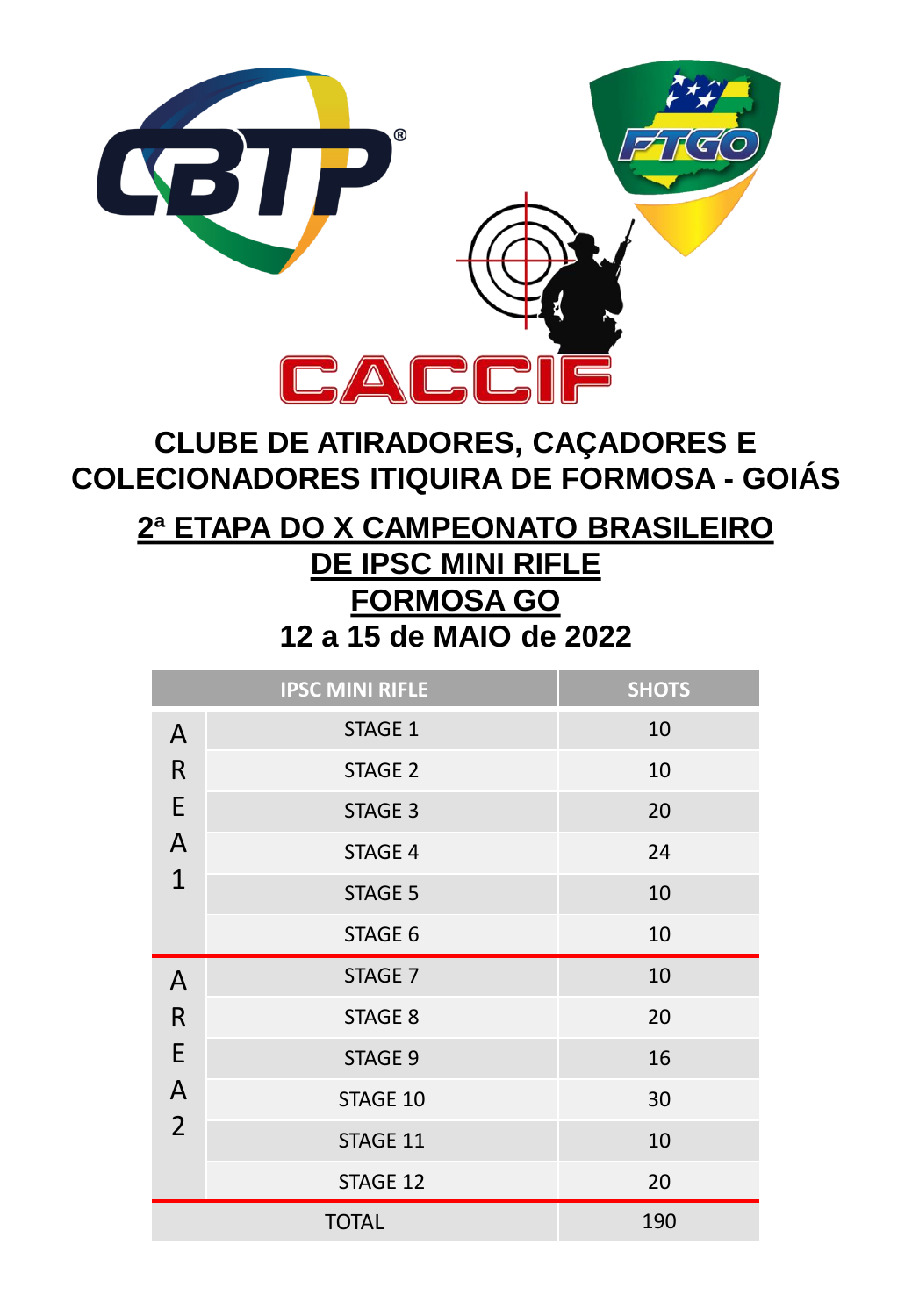

## **Targets:** 5 IPSC Targets.

**Minimum number of rounds:** 10

**Mini Rifle ready condition:** Standing upright anywhere within the demarcated area. Your gun will be loaded, MR option 1, and held in two hands at waist level as per rule 8.2.2.1 and as demonstrated.

**Time starts:** Audible signal

**Start position:** Standing, heels touching the Start Line, as demonstrated.

**Procedure:** At the start signal engage the targets from within the designated area and through the seesaw.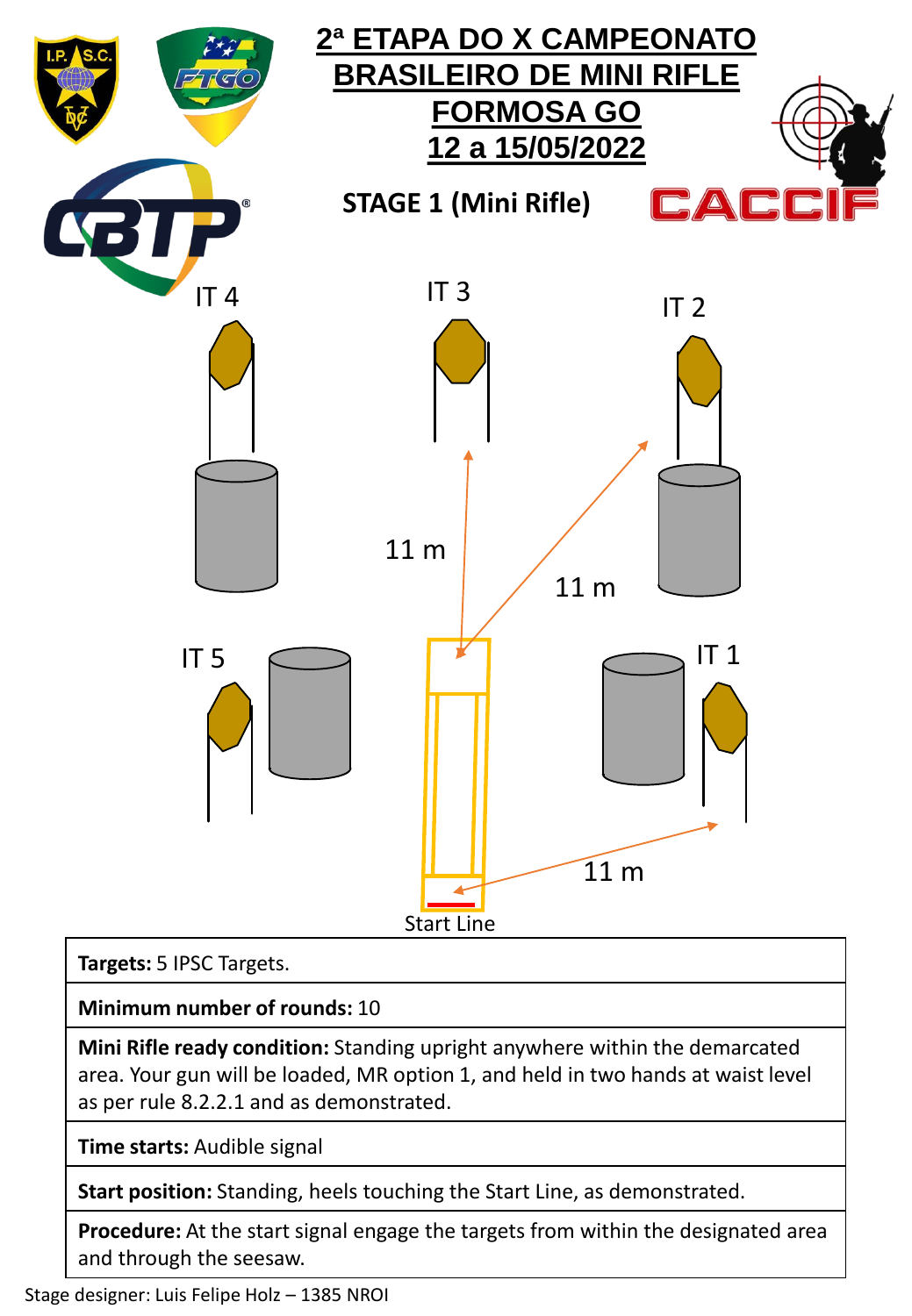

### **Targets:** 5 IPSC Targets.

### **Minimum number of rounds:** 10

**Mini Rifle ready condition:** Standing upright anywhere within the demarcated area. Your gun will be loaded, MR option 1, and held in two hands at waist level as per rule 8.2.2.1 and as demonstrated.

**Time starts:** Audible signal

**Start position:** Standing, heels touching the Start Line, as demonstrated.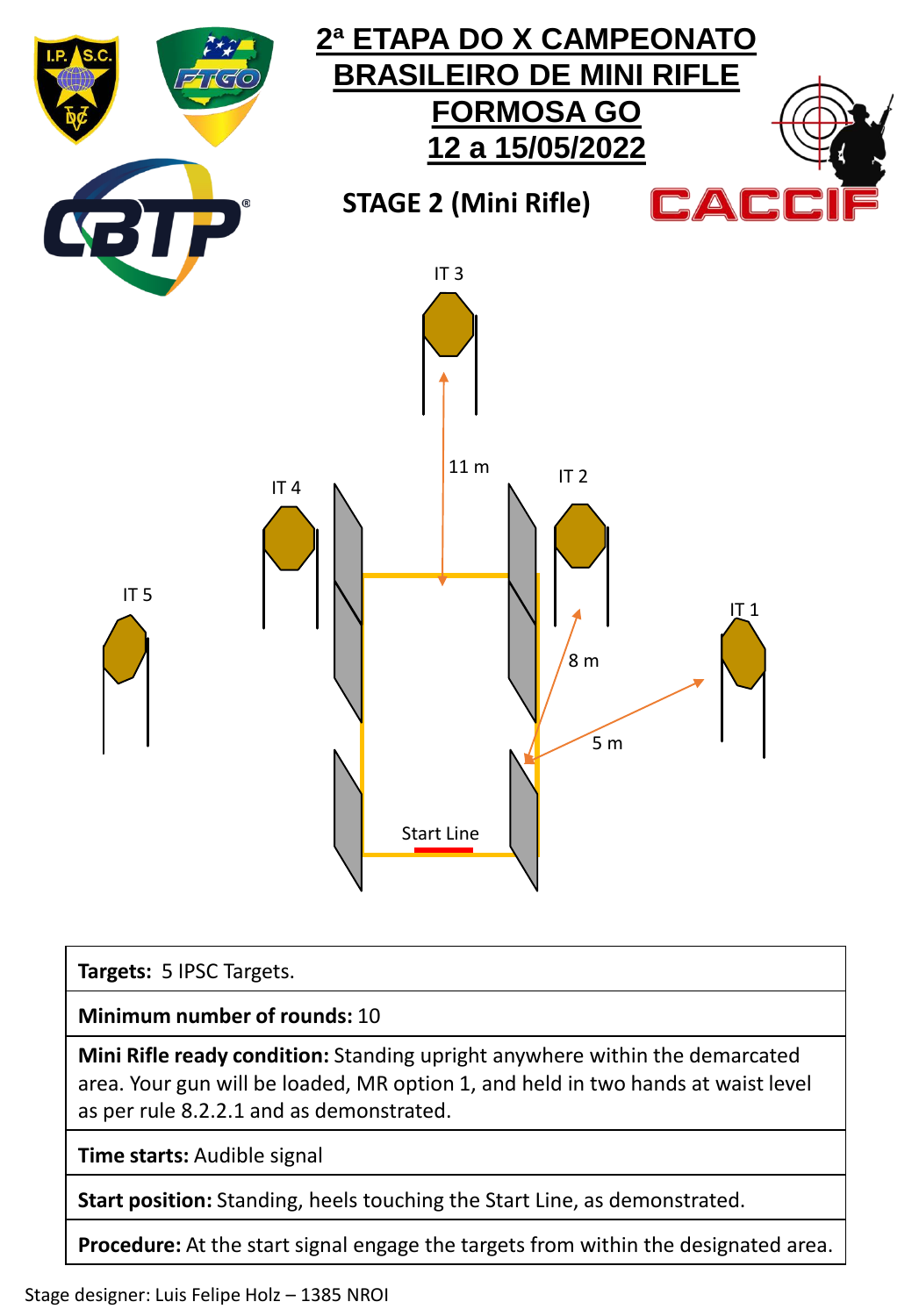

**Targets:** 6 IPSC Targets and 4 IPSC Micro Targets.

## **Minimum number of rounds:** 20

**Mini Rifle ready condition:** Standing upright anywhere within the demarcated area. Your gun will be loaded, MR option 1, and held in two hands at waist level as per rule 8.2.2.1 and as demonstrated.

**Time starts:** Audible signal

**Start position:** Standing, anywhere inside the area, as demonstrated.

**Procedure:** At the start signal engage the targets from within the designated area and through the bridge.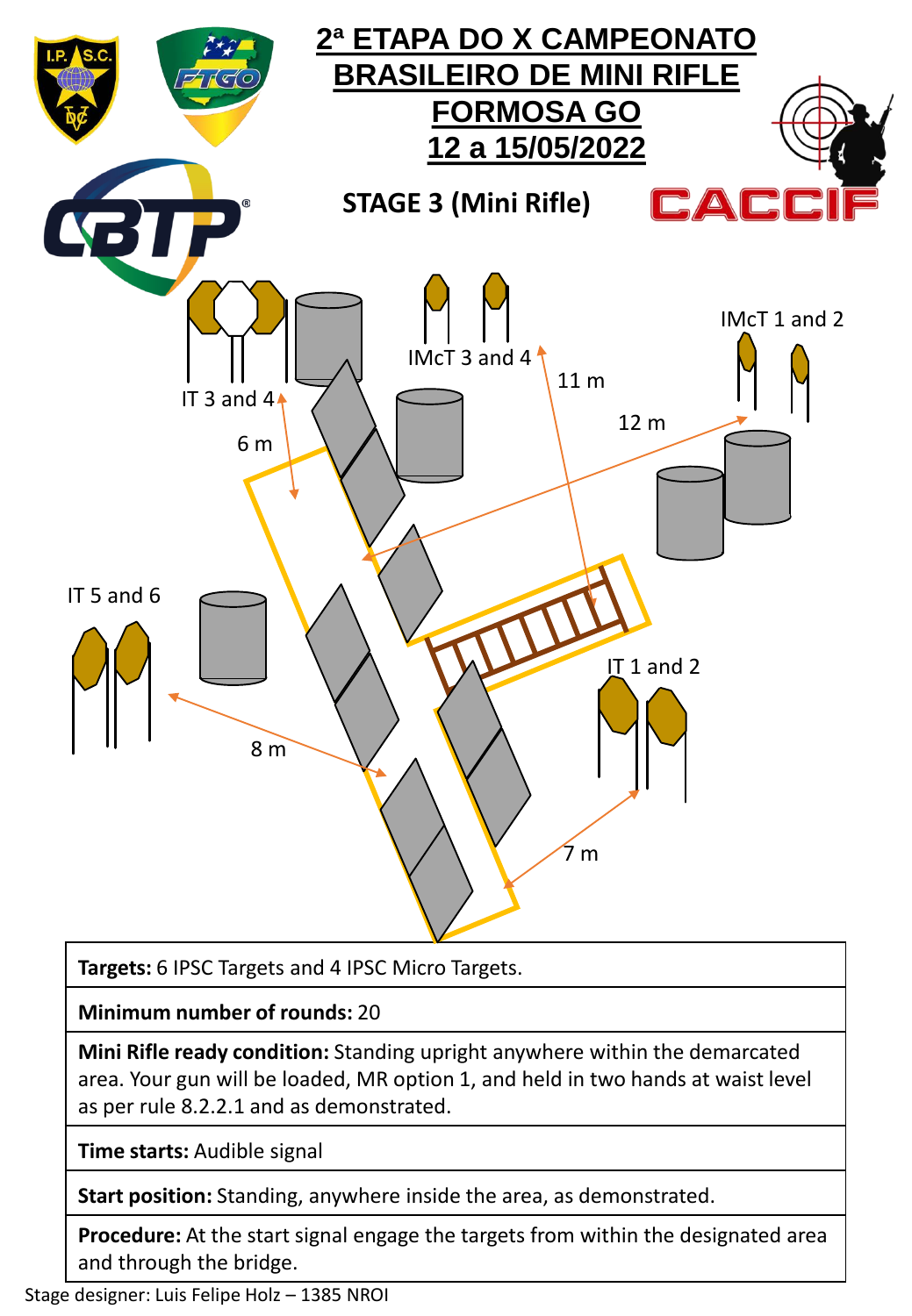

**Targets:** 12 IPSC Micro Targets.

**Minimum number of rounds:** 24

**Mini Rifle ready condition:** Standing upright anywhere within the demarcated area. Your gun will be loaded, MR option 1, and held in two hands at waist level as per rule 8.2.2.1 and as demonstrated.

**Time starts:** Audible signal

**Start position:** Standing, heels touching the Start Line, as demonstrated.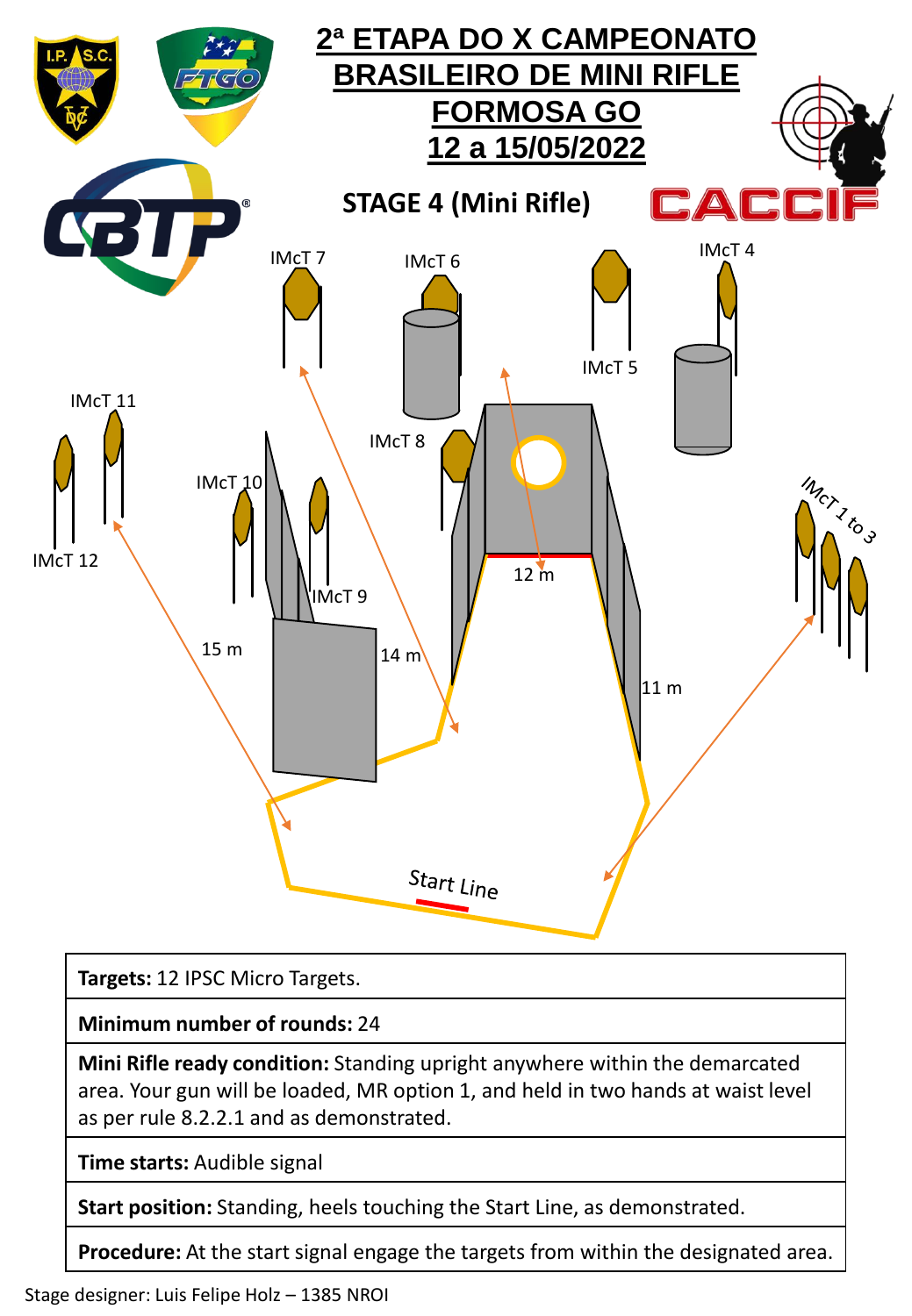

**Targets:** 5 IPSC Targets.

**Minimum number of rounds:** 10

**Mini Rifle ready condition:** Unloaded (Option 3): Mini Rifle on the mark, fixed magazine must be empty, detachable magazines removed and chamber must be empty. The action may be open or closed.

**Time starts:** Audible signal.

**Start position:** Seating on chair, hands over knees and heels touching the start line, as demonstrated.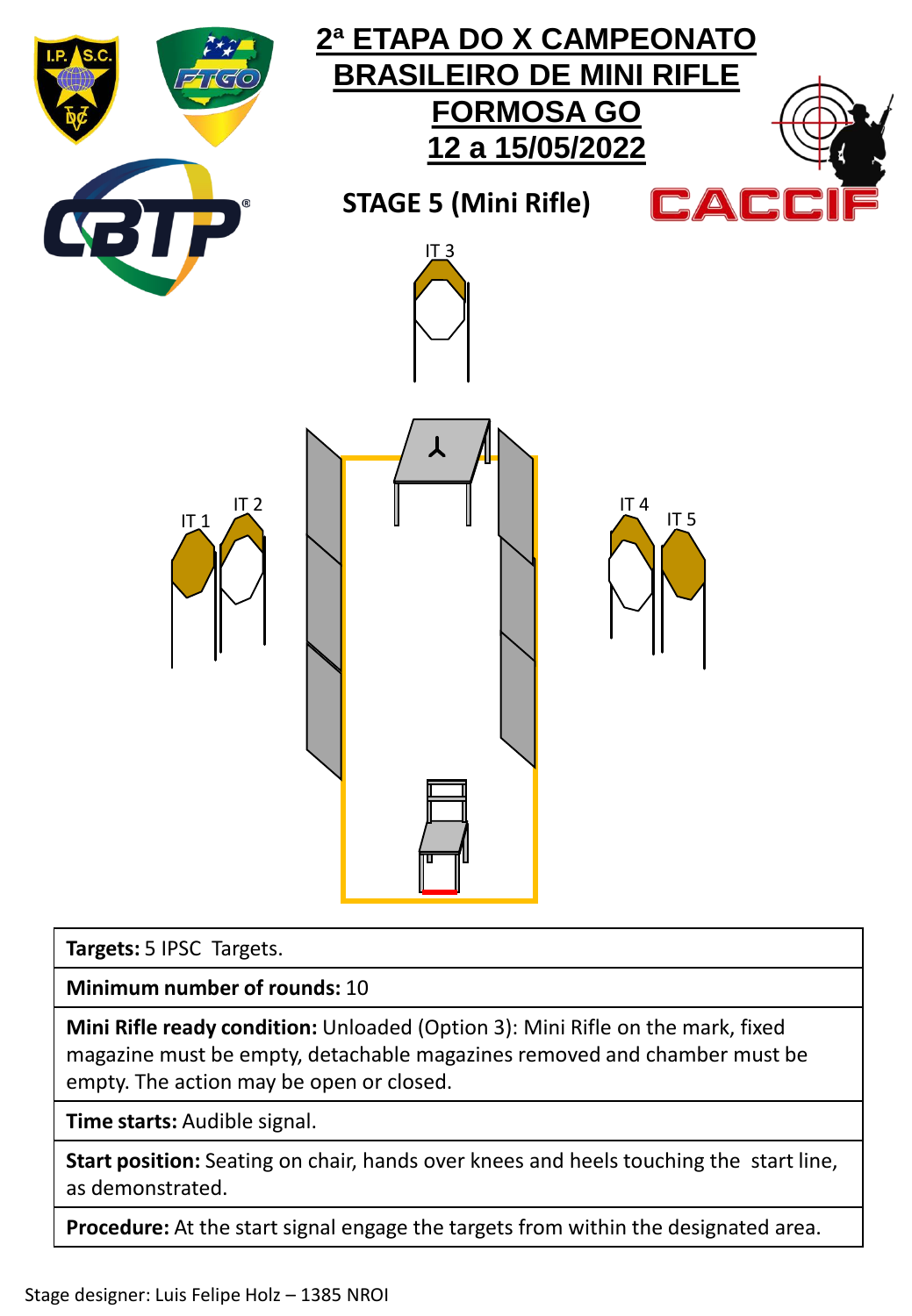

**Targets:** 5 IPSC Micro Targets.

**Minimum number of rounds:** 10

**Mini Rifle ready condition:** Standing upright anywhere within the demarcated area. Your gun will be loaded, MR option 1, and held in two hands at waist level as per rule 8.2.2.1 and as demonstrated.

**Time starts:** Audible signal

**Start position:** Standing, anywhere inside the área, as demonstrated.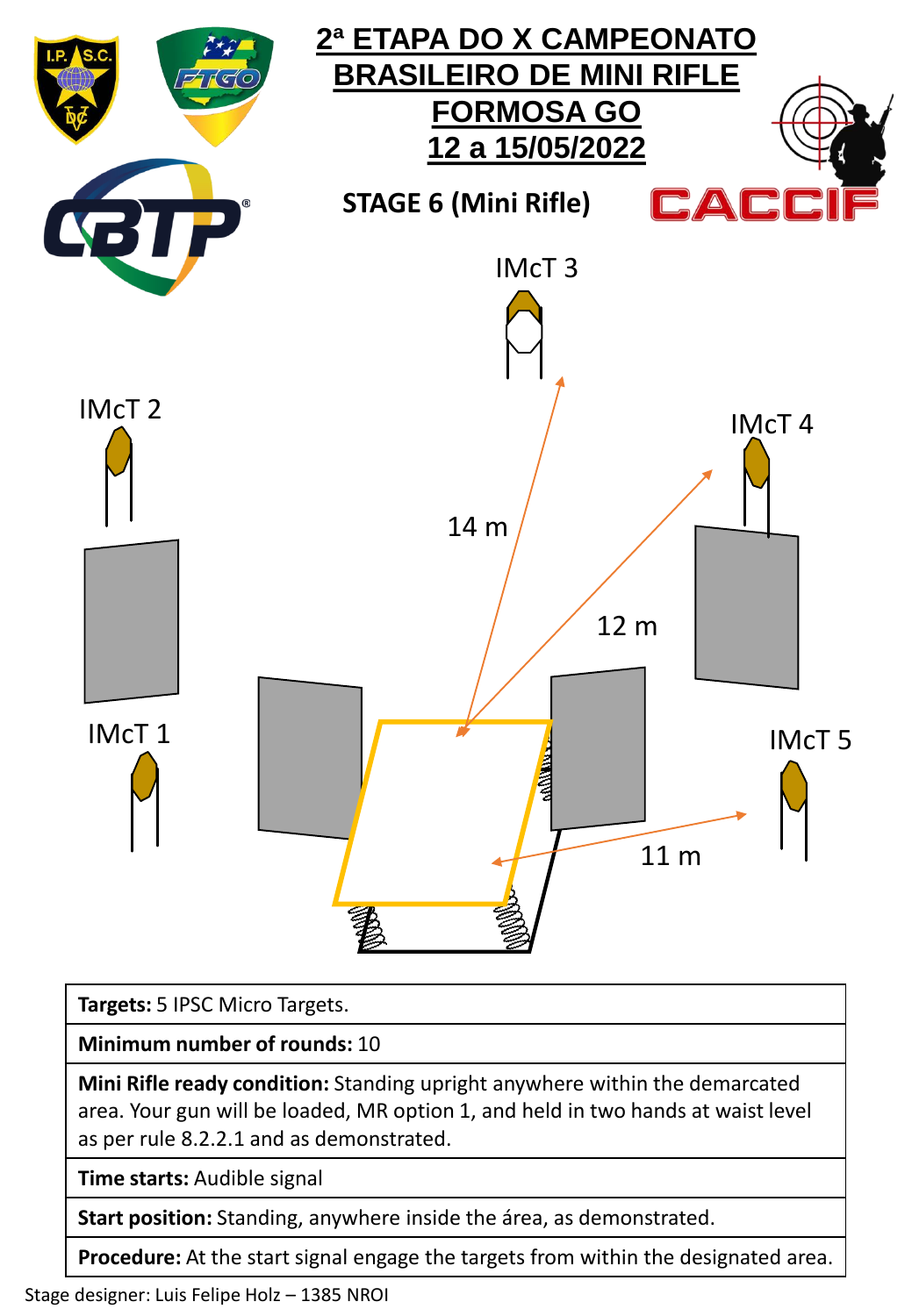

**Targets:** 5 IPSC Micro Targets.

**Minimum number of rounds:** 10

**Mini Rifle ready condition:** Loaded (Option 2): magazine filled and fitted (if applicable), chamber empty and the action closed.

**Time starts:** Audible signal

**Start position:** Sitting on horse, feet inside stirrups, Mini Rifle held with the STRONG hand only, on the leg, weak hand holding the reins, as demonstrated.

**Procedure:** At the start signal engage the targets sitting on horse.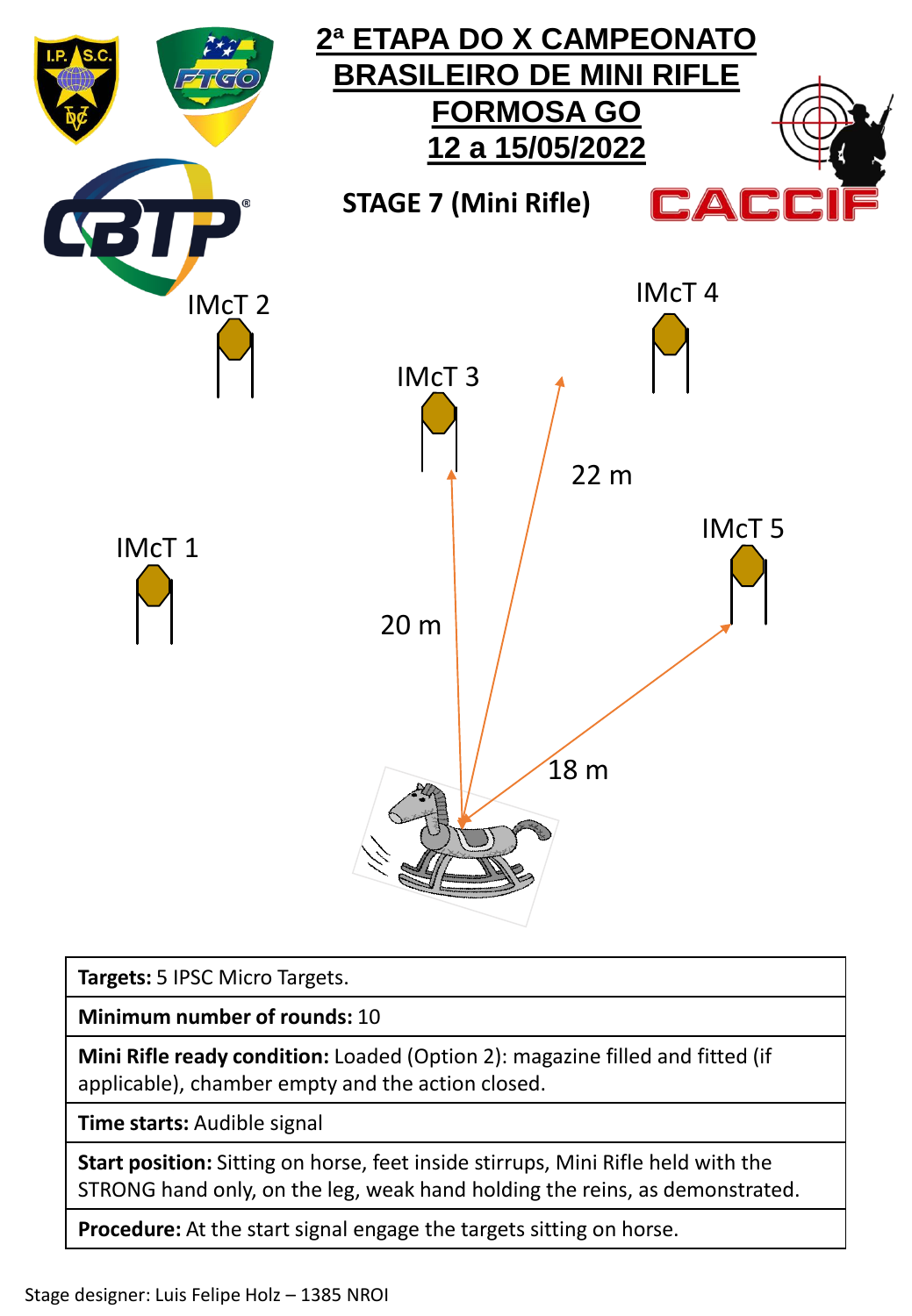

**Targets:** 2 IPSC Targets and 8 IPSC Mini Targets.

**Minimum number of rounds:** 20

**Mini Rifle ready condition:** Standing upright anywhere within the demarcated area. Your gun will be loaded, MR option 1, and held in two hands at waist level as per rule 8.2.2.1 and as demonstrated.

**Time starts:** Audible signal

**Start position:** Standing, heels touching the Start Line, as demonstrated.

**Procedure:** At the start signal engage the targets from within the designated area.

NOTE: The door must be open with the hand, it activate IMT5 which remains visible at rest.

Stage designer: Luis Felipe Holz – 1385 NROI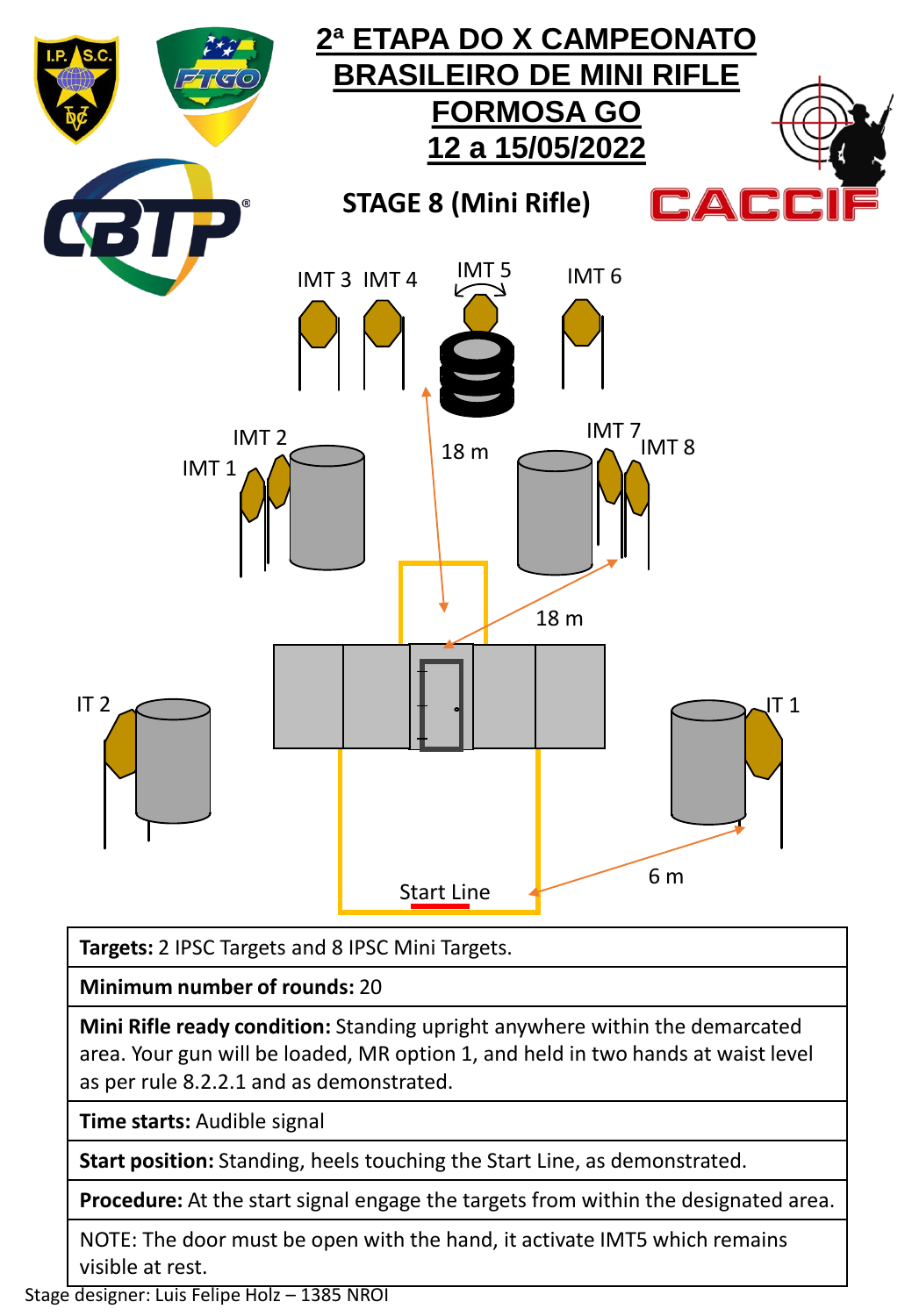

**Targets:** 8 IPSC Mini Targets.

**Minimum number of rounds:** 16

**Mini Rifle ready condition:** Standing upright anywhere within the demarcated area. Your gun will be loaded, MR option 1, and held in two hands at waist level as per rule 8.2.2.1 and as demonstrated.

**Time starts:** Audible signal

**Start position:** Standing, anywhere inside the área, as demonstrated.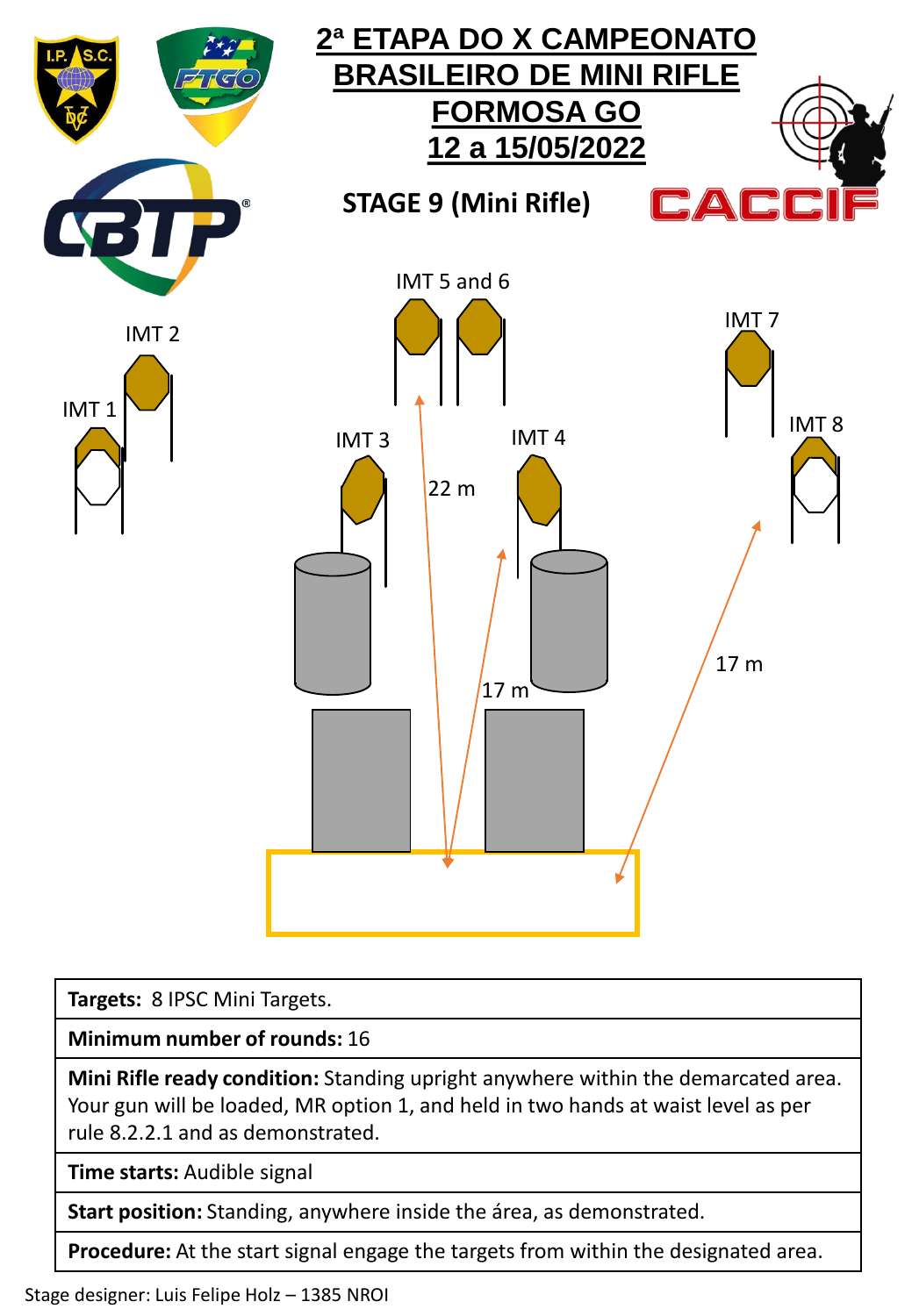

#### **Targets:** 15 IPSC Targets.

**Minimum number of rounds:** 30

**Mini Rifle ready condition:** Standing upright anywhere within the demarcated area. Your gun will be loaded, MR option 1, and held in two hands at waist level as per rule 8.2.2.1 and as demonstrated.

**Time starts:** Audible signal

**Start position:** Standing, anywhere inside the area, as demonstrated.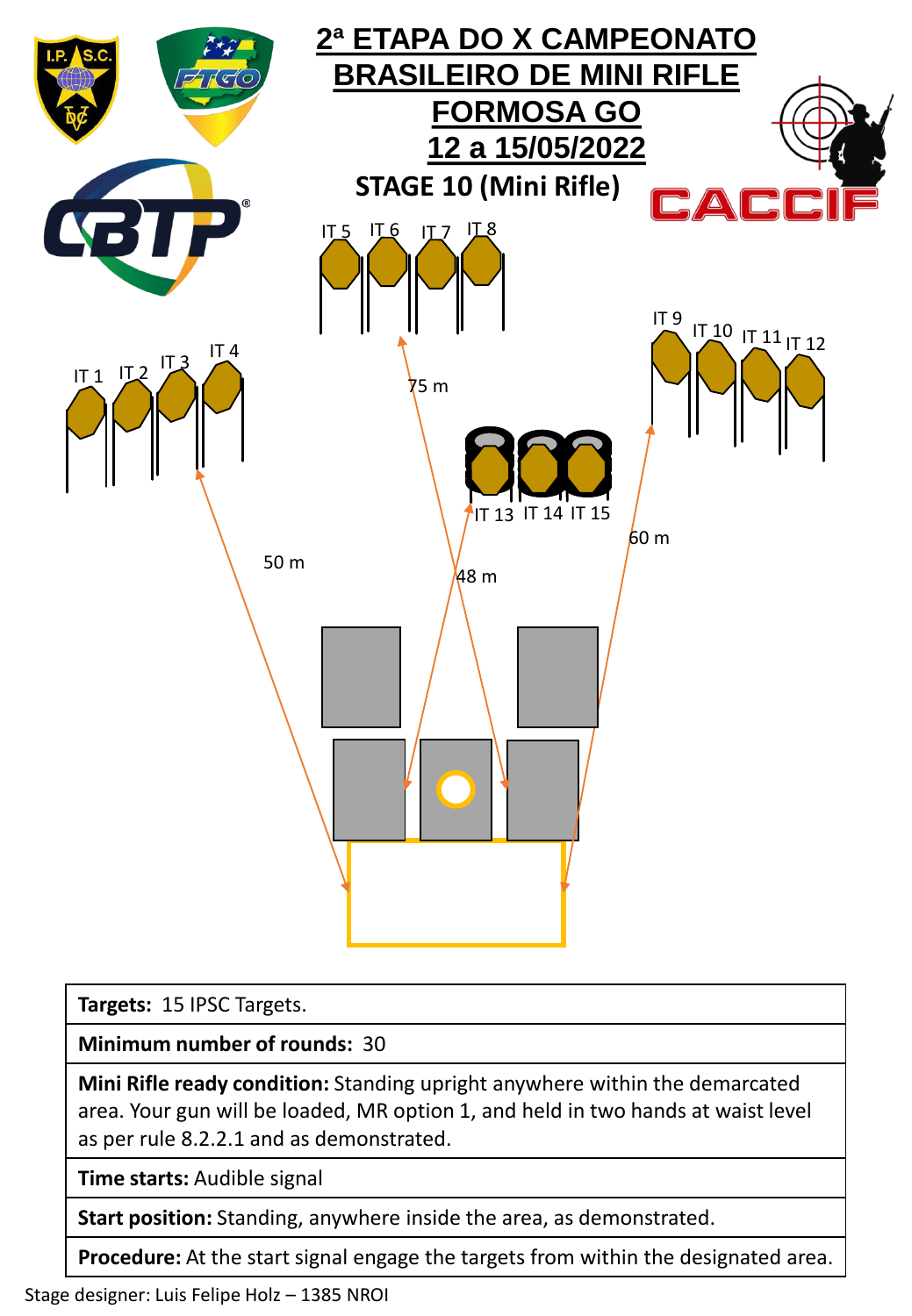

**Targets:** 5 IPSC Micro Targets.

**Minimum number of rounds:** 10

**Mini Rifle ready condition:** Standing upright anywhere within the demarcated area. Your gun will be loaded, MR option 1, and held in two hands at waist level as per rule 8.2.2.1 and as demonstrated.

**Time starts:** Audible signal

**Start position:** Standing, anywhere inside the area, Mini Rifle held with the WEAK hand only, as demonstrated.

**Procedure:** At the start signal engage the targets from within the designated area and through the Cooper Tunnel (Rule 2.2.5).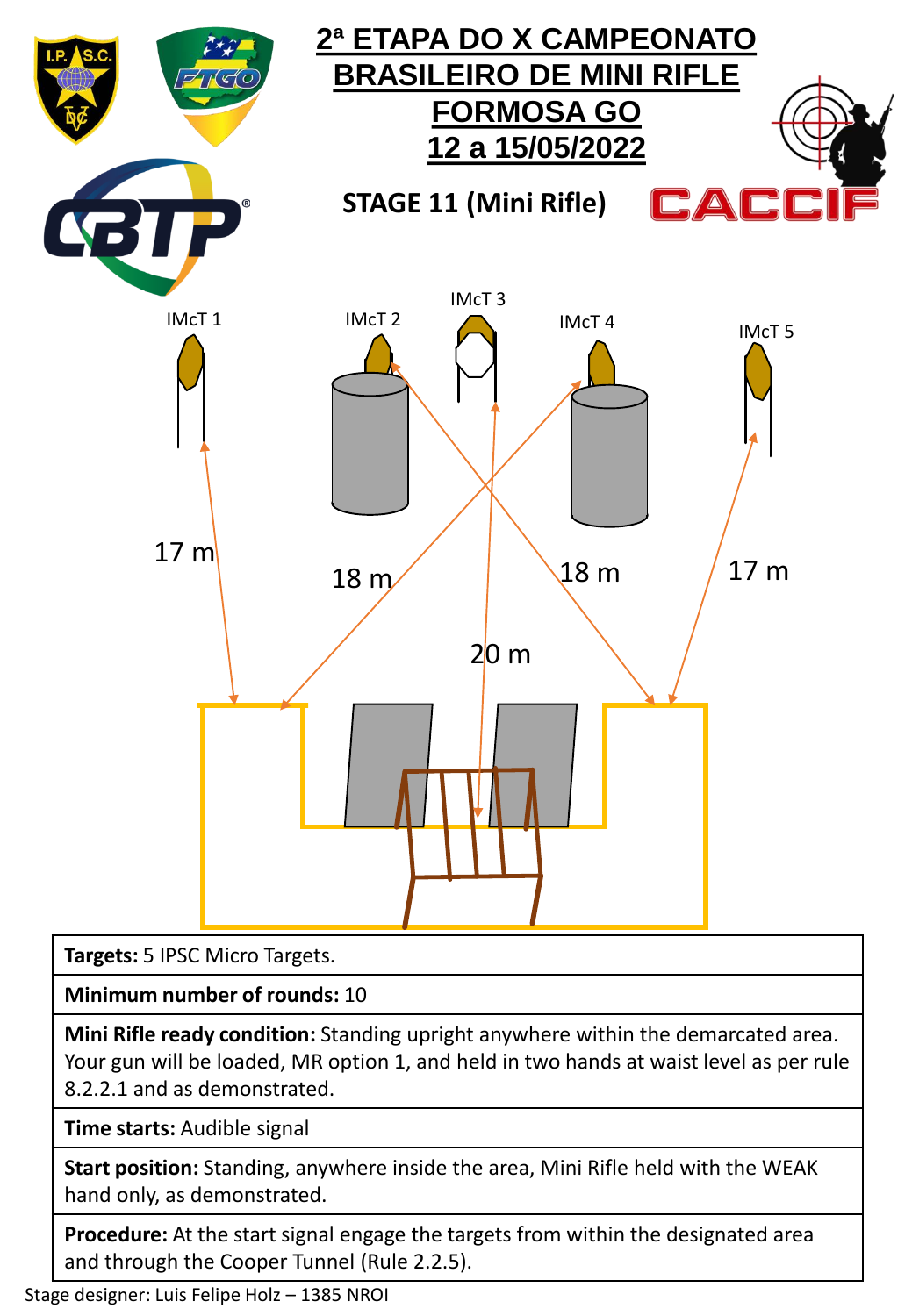

### **Targets:** 5 IPSC Targets and 5 IPSC Micro Targets

**Minimum number of rounds:** 20

**Mini Rifle ready condition:** Standing upright anywhere within the demarcated area. Your gun will be loaded, MR option 1, and held in two hands at waist level as per rule 8.2.2.1 and as demonstrated.

**Time starts:** Audible signal

**Start position:** Standing, heels touching the Start Line, as demonstrated.